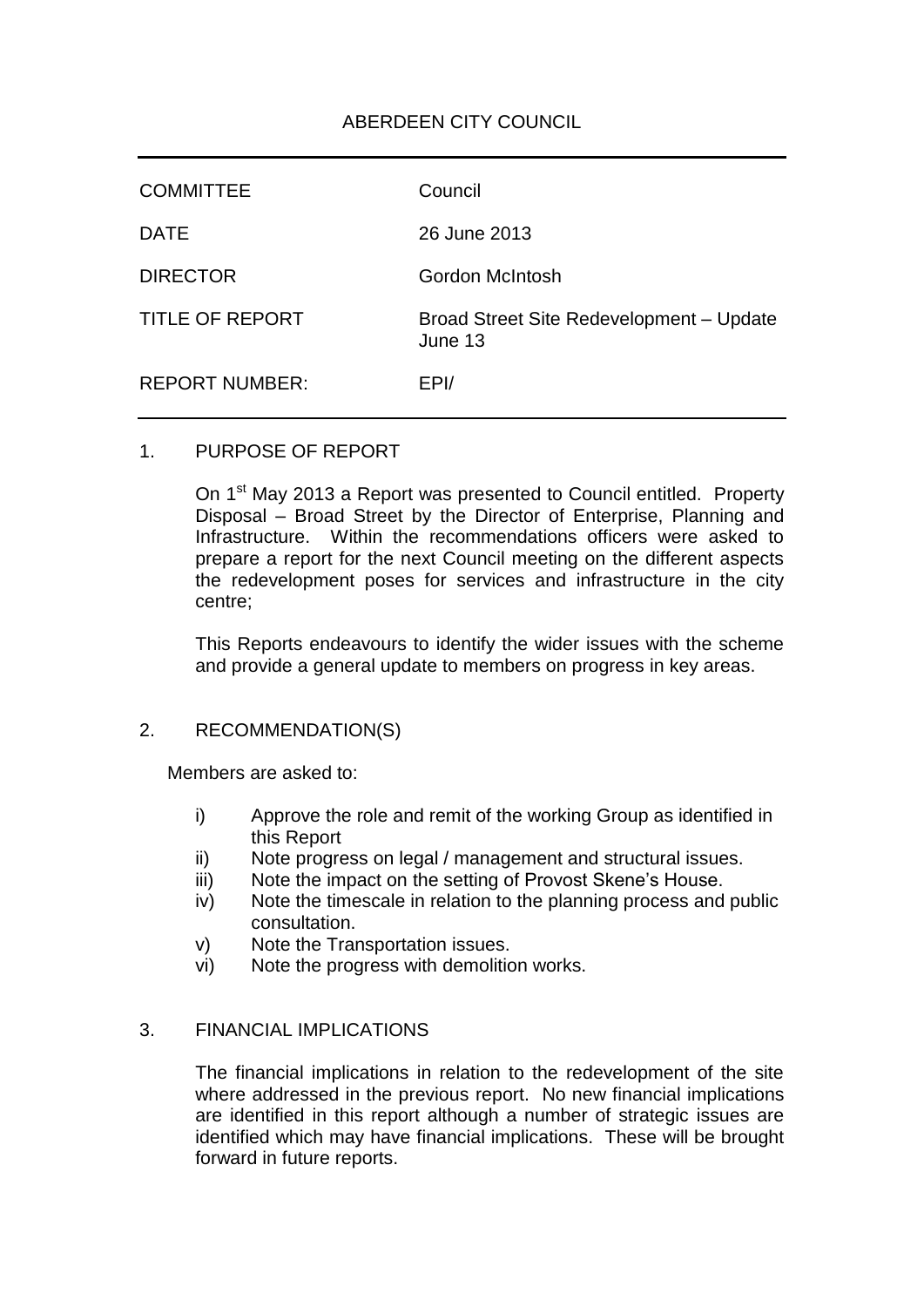### 4. OTHER IMPLICATIONS

There remains significant staff resourcing issues in relation to the project as identified in the Report  $1<sup>st</sup>$  May 2013.

### 5. BACKGROUND/MAIN ISSUES

On the 1 May 2013 a Report was presented to the Council in relation to the sale of property assets at Broad Street.

The Council resolved:-

(i) To accept the highest scoring bidder, bidder C (Muse Developments Limited) as the preferred bidder for the Broad Street site;

(ii) To authorise the Head of Asset Management and Operations and the Head of Legal and Democratic Services to conclude the appropriate legal agreements and/or other documents to ensure the sale and redevelopment of the site, incorporating qualifications as are necessary, and otherwise to protect the Council's interests;

(iii) to instruct officers to prepare a report for the next Council meeting on the different aspects the redevelopment poses for services and infrastructure in the city centre;

(iv) to instruct officers to provide progress reports to the Council at key stages of the project;

(v) to establish a working group comprising the Leader and Depute Leader of the Council, the Convener of Finance and Resources, Councillor Forsyth and a member of the opposition to operate as a high level consultation group, discussing strategic issues with the preferred bidder to ensure that the Council as a partner in the joint venture achieves its development aspirations as detailed in the guidance for the benefit of preferred bidders document issued by Ryden on behalf of the Council in January 2013; and

(vi) to thank the relevant officers for their work in preparing the report and delivering the presentation, and the members of the St Nicholas House Working Group for their input.

The update in relation to each part of the committee instruction can be addressed as follows:-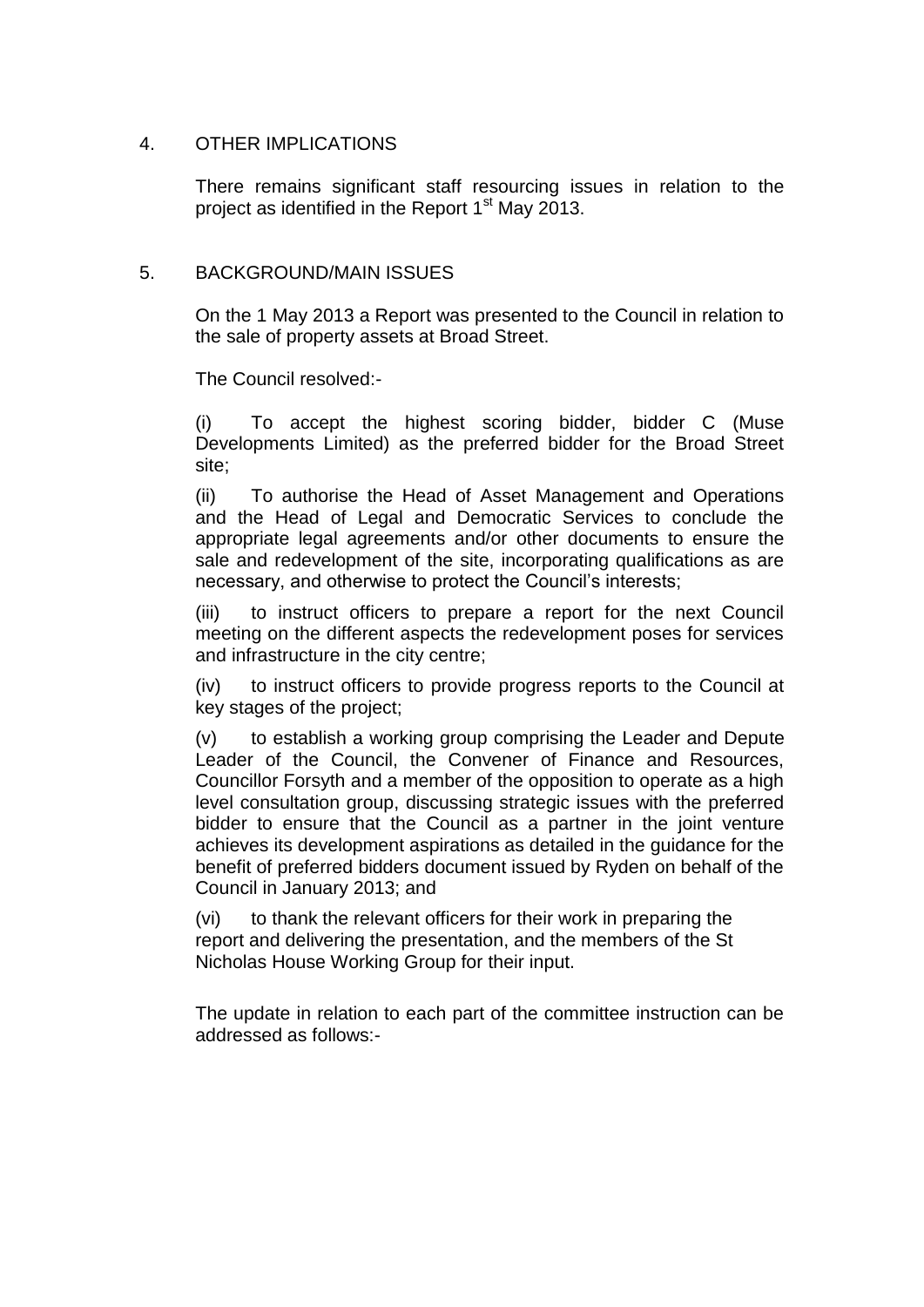## **Potential Scope/Remit of Broad Street Site Redevelopment Working Group**

The Working Group would be formed with identified elected members, with support from key officers and attendance by representatives of Muse/Aviva as required.

The Group would consider identified tasks and progress but would not become involved in detailed design issues as this would potentially bar Councillor's from involvement in determining any future planning application.

The key tasks would include the following:

- Consideration to the name and branding for the development.
- Overview of project plan and monitoring delivery against the plan.
- Consider the interface between redevelopment works and the works on the surrounding infrastructure
- **Communications**
- Take up of development against targets
- Sustainability including energy/heat, material sources, BREEAM rating etc.
- Economic Impact (supply chain, employment before, during and after construction)

#### **Progress on Legal Issues**

The Council has appointed Brodies LLP, to work with the in-house legal team to advance the discussions with Muse/ Aviva in relation to preparing the contract documentation.

Regular meetings are being held with Muse to progress the scheme with a current focus on developing a detailed project plan, examine the legal structure of the proposals, what other agreements and mitigation measures are required and the establishment of clear lines of communications.

Meetings are being held on a by-weekly basis with the intention of having the necessary contract documentation in a finalised form in August.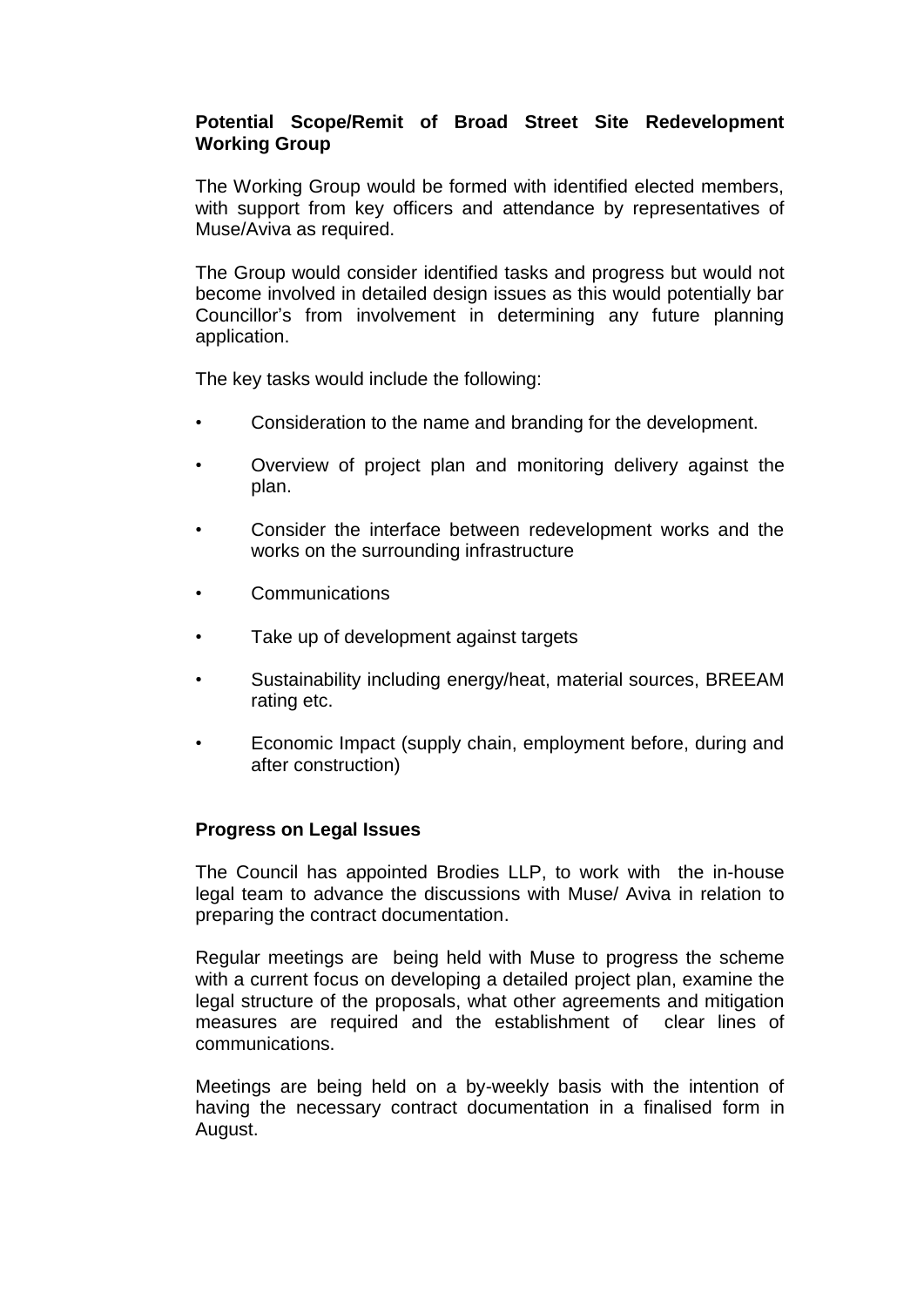## **Timing in relation to Planning Consultation**

The Design Team have held meeting with the Council's Planning and sustainable Development team and are discussing a processing agreement to give a clear indication of the timing and resource implications surrounding the planning application(s) for the site.

It is intended that the pre-application process will commence in the late summer. The details of this are in discussion although it is proposed that a number of consultation events will be held. It is proposed that the first of these will be an event with elected members.

## **Future setting of Provost Skene's House**

The future setting of Provost Skene's House and the interaction between the new development and the surrounding listed buildings is recognised as offering a number of opportunities to both the Council and the project.

Members are reminded that Provost Skene's House is a museum, which was "mothballed" as part of the demolition of St Nicholas House; the Director of Education, Culture and Sport has indicated that the Museums and Galleries Service intends to reopen the facility as soon as safe access is available. Education, Culture and Sport wish to be included in detailed dialogue with the developer on the basis of how the building is integrated with the development to ensure that this doesn't impinge on its operation. This dialogue would be in the context of the proposals put forward by Muse which offers the Council around £600,000 of new investment in the facility along with the potential for additional adjacent space to be made available for cultural uses. Their proposals also include the potential to undertake an option appraisal looking at the setting of the House within the overall development, including potential upgrading and improvements to the building.

 It is accepted that the sensitivities around this aspect of the proposals is a key risk to the project delivery plan Progress in relation to the setting of Provost Skene's House will be addressed in future Reports.

## **Transportation**

As is the case for any city centre site a key element of the assessment of the redevelopment is how people travel to, around and through the new buildings.

As part of the planning process, a comprehensive transport assessment will be required which takes account of the existing movement of people and goods in the area plus local and national policies, e.g. the Council's proposals for Union Street and associated road improvements. The impact of the redevelopment proposals will potentially affect safety of all road users and city centre congestion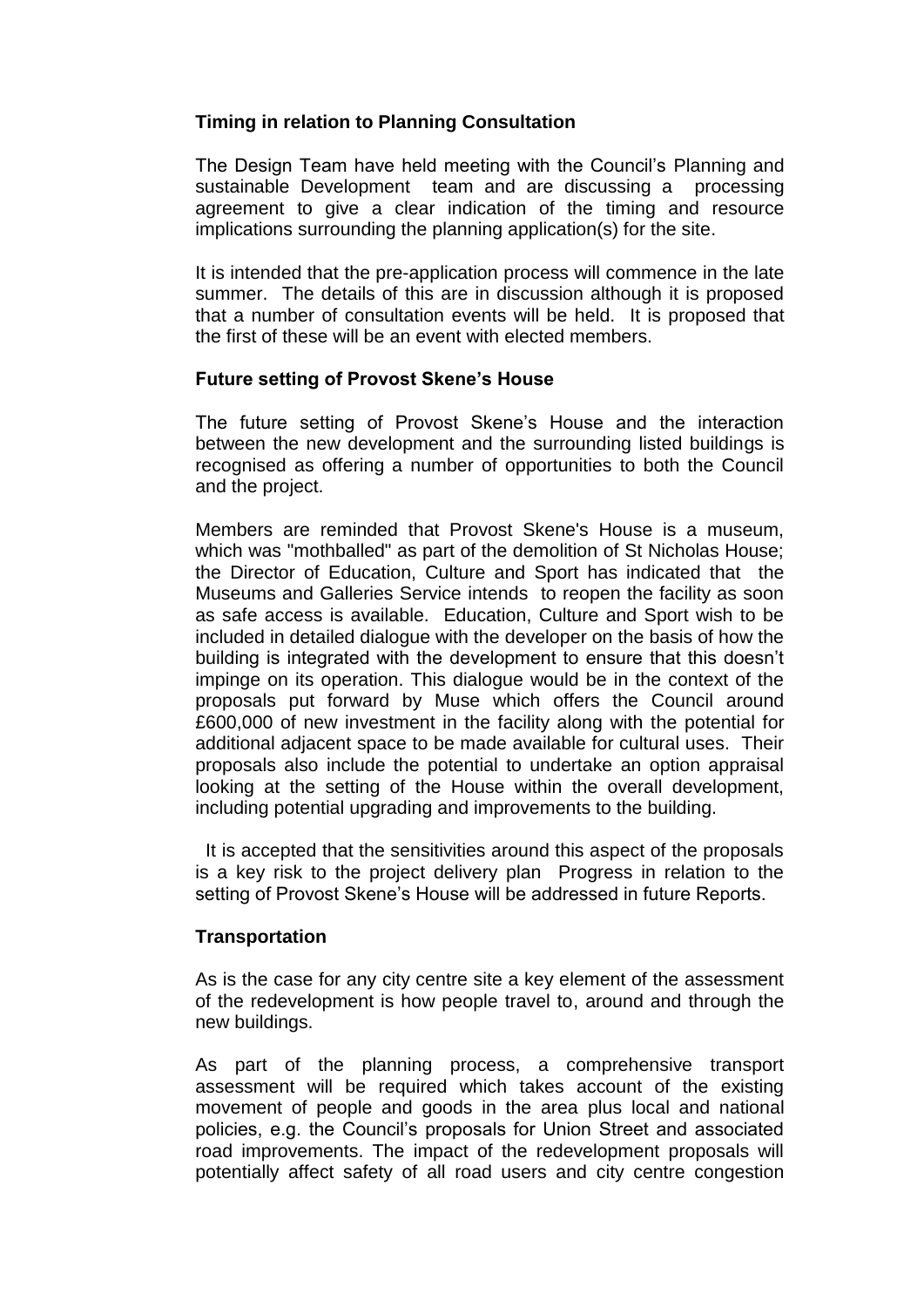levels due to the impact on a number of junctions as well as the routing of buses. It is therefore important to have a clear understanding of the impact in comparative terms and so the Council's City Centre Traffic Model, which is currently being updated and is due to be fully available in the summer, will be used to develop and test a range of options to address the impact of any changes.

At this stage it is important to recognise that while the transport assessment will take account of any additional traffic movement to the site and the various routes people will take to get to it, the Council has to come to a clear decision on how it wishes to strategically manage the use of existing road space in critical locations in the city centre. Muse's original proposal showed a possible solution with a section of Broad Street from Upperkirkgate to Queen Street closed to all traffic. Such a change would require careful consideration and planning as it has far reaching impacts, especially as the Council has existing plans for similar measures on a section of Union Street. Therefore, in order to avoid unnecessary and time consuming evaluation, officers will have to undertake an early strategic appraisal of options to be reported to members as soon as it is available. This will provide members with a clear understanding of the implications should they wish to progress any changes to Broad Street separately and ensures Muse are aware of how their transport assessment, which is prepared to support their planning application, should take account of future traffic management arrangements.

Ultimately the council's consideration of the planning application will establish the acceptability of the redevelopment in transport terms, albeit any improvement or alternations to transport infrastructure could be a condition of any planning permission or form part of a Section 75 agreement, with contributions where justified agreed at that stage.

## **Development Programme**

A development programme is currently being developed in more detail and will be presented to the Working Group and be included in future reports to Council.

## **Demolition Works**

The demolition contract is currently on site with contractor Safedem. The contract is behind schedule due to elements outwith the contractors control (utility providers). It is currently envisaged that this time can be recovered to allow contract completion in late March 2015.